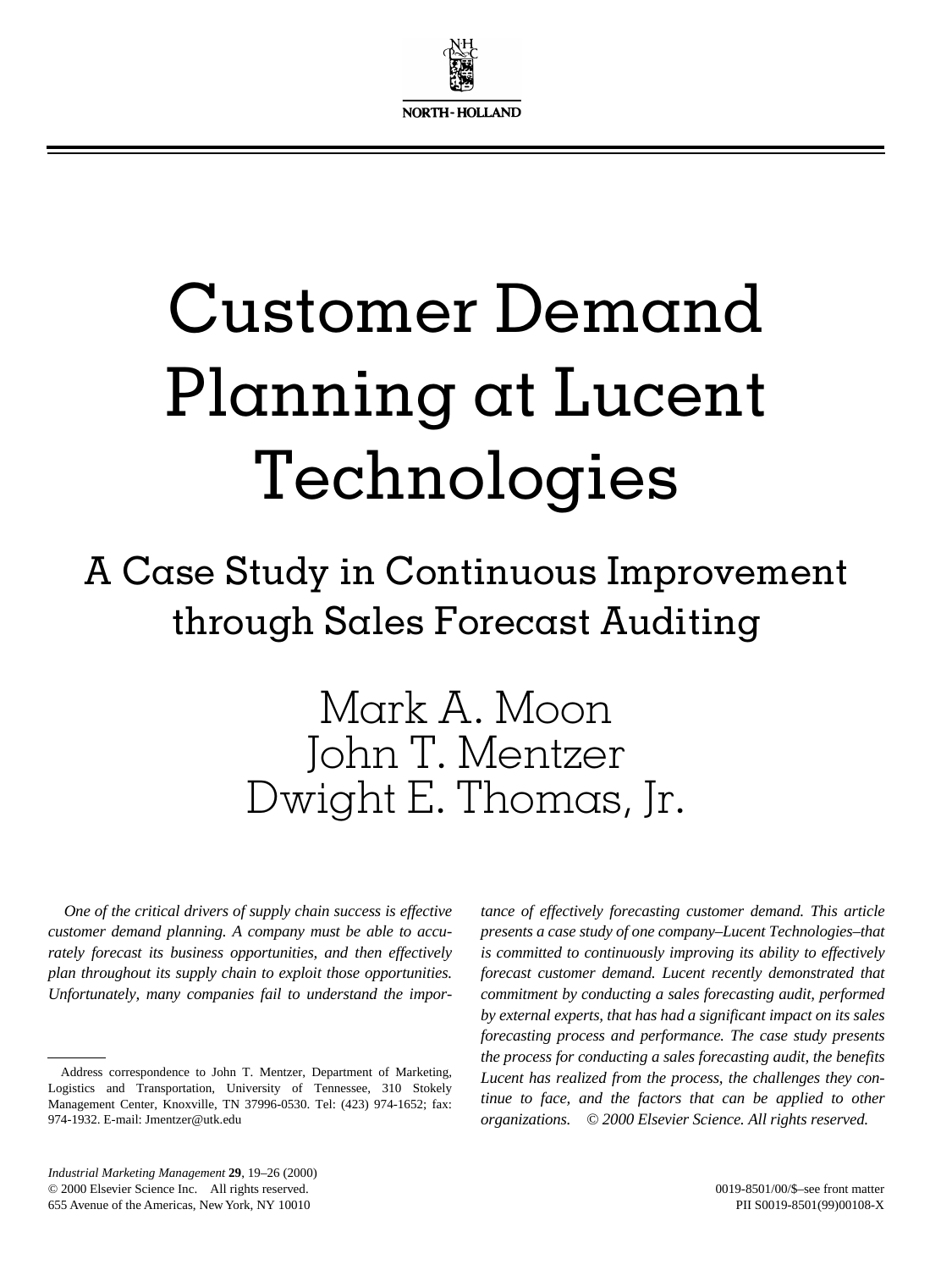## Customer demand planning is essential for supply chain coordination.

#### **INTRODUCTION**

One of the critical drivers of supply chain success is effective customer demand planning. A company must be able to accurately forecast its business opportunities, and then effectively plan throughout its supply chain so it can exploit those opportunities [1].

Unfortunately, many organizations fail to recognize the top- and bottom-line effects of poor customer demand planning. From a top-line perspective, companies cannot take advantage of demand for their products and services if, first, they fail to accurately forecast that demand and, second, they fail to develop and implement appropriate plans to build the required supply chain capacity to fulfill that demand. From a bottom-line perspective, effective customer demand planning allows a company to minimize its supply chain costs by minimizing inventory, purchasing, logistics, and production costs.

One large industrial company that has recognized the leverage available from effective customer demand planning is Lucent Technologies. The purpose of this paper is to describe the process improvements that Lucent Technologies has undertaken over the last several years, as well as the challenges that they continue to face. This company's experiences help to point out principles of effective customer demand planning that will allow other organizations to improve their management of this critical business process. It will also describe an audit process that has helped Lucent Technologies identify opportuni-

MARK A. MOON is a faculty member in the Department of Marketing, Logistics & Transportation, the University of Tennessee, Knoxville, Tennessee.

JOHN T. MENTZER is the Harry J. & Vivienne R. Bruce Excellence Chair of Business Policy in the Department of Marketing, Logistics & Transportation, the University of Tennessee, Knoxville, Tennessee.

DWIGHT E. THOMAS, JR. is a senior logistics executive at Lucent Technologies.

ties for improvement, and provided a platform upon which fundamental organizational change can occur.

#### **COMPANY BACKGROUND**

Lucent Technologies was formed in 1995 when AT&T divided into three major businesses. What used to be several manufacturing units within AT&T, including Network Systems, combined with Bell Labs to become a new company called Lucent Technologies. Lucent Technologies primary product families now consist of Systems for Network Operators (revenues for the 12-month period ending September 30, 1998 of \$18.8 billion); Business Communication Systems (\$8.1 billion); and Microelectronic Products (\$3.0 billion). As a result of its recent merger with Ascend Communications, Lucent is now one of the leading global suppliers of data networking systems. Other major product lines include switching and access systems, wireless communications systems, optical networking systems, and fiber optic systems.

#### **CUSTOMER DEMAND PLANNING**

Lucent Technologies has established an organization, as well as a core business process, called Customer Demand Planning (CDP). The CDP process is defined as a business planning process enabling sales teams (and customers) to develop product/application demand forecasts as inputs to inventory and production planning, revenue planning, and services planning processes.

This definition indicates that Lucent Technologies has an enlightened view of the separate, yet interconnected, roles of forecasting and business planning. Many companies use the terms *forecasting* and *planning* almost interchangeably, but Lucent recognizes that they are separate, and sequential, processes. Forecasting is seen at Lucent as the process of developing the most probable view of what the level of future demand will be, given a set of assumptions about technology, competitors, pricing, marketing expenditures, and sales efforts. Planning, on the